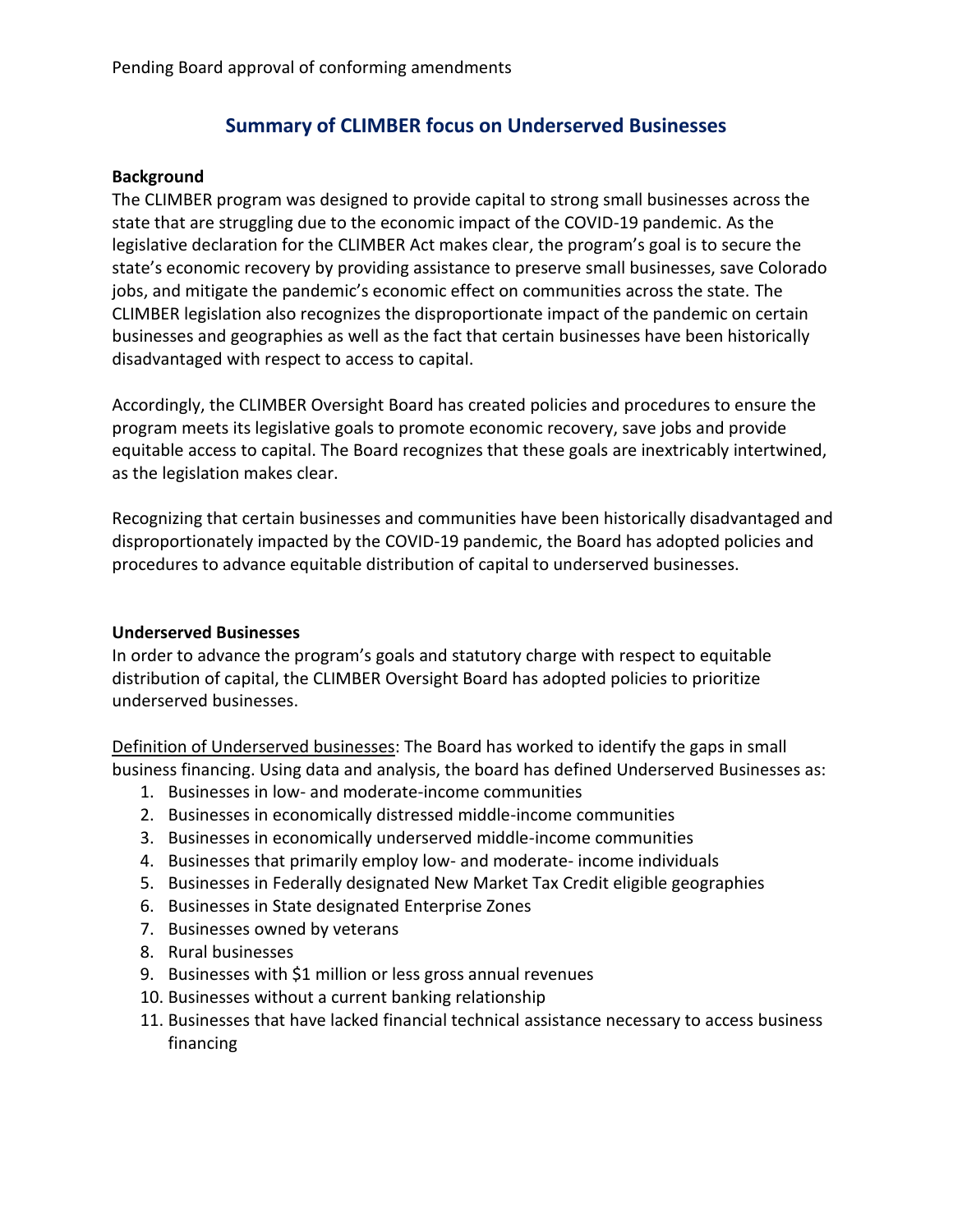Pending Board approval of conforming amendments

Policies to prioritize Underserved Businesses: The Board has adopted the following policies to prioritize providing capital to Underserved Businesses:

- 1. The program will develop specific and robust marketing strategies for focusing on underserved businesses (including lenders, community organizations and direct-tobusiness strategies).
- 2. The program will market to, recruit, and develop strong partnerships with CDFIs, understanding that CDFIs are more likely to serve Underserved Businesses as a percentage of their total CLIMBER small business loans.
- 3. Lender-level incentives (detailed in the Board's adopted CLIMBER Products policy):
	- a. Direct Lending Capital: The program will provide increased fees to CDFIs when loans are made to Underserved Businesses
	- b. CLIMBER Credit Enhancement: Lenders that use the credit enhancement tool can receive a higher level of enhancement when loans are made to Underserved **Businesses**
	- c. Loan Participation: Lenders that use the loan participation tool can additionally receive credit enhancement on the retained, un-participated, amount of a loan for loans made to Underserved Businesses

Geographic Distribution: The Board has adopted a methodology for making capital available to all Colorado counties for the initial two-month period following launch of each tranche of funding (after which time, unused portions revert to the general pool of capital available to any Colorado business). The methodology (detail in the Board's Geographic Distribution policy) provides additional distribution to businesses in low-and-moderate income geographies and businesses in distressed and underserved non-metropolitan geographies.

## **Board targets and procedures to promote distribution of capital to Underserved Businesses:**

In addition to the measures the Board has already adopted to focus on areas of the state that have been overlooked and disadvantaged in the past, below is the Board's adopted policy to optimize investment in these areas. These strategies will help the program provide equitable capital to low-and-moderate-income communities, to distressed and underserved nonmetropolitan areas of the state in keeping with its statutory charge.

## Overall

Target: The Board has set a target to commit 60% of private capital from CLIMBER program private contributors to shared goals for underserved businesses in economically disadvantaged areas of the state in order to promote economic development and job creation and retention in the state.

- Policy for ensuring targets are met: After 33% of capital is deployed in any tranche, the Board will review data and makes decisions based on strategies to achieve targets, including:
	- o Increased outreach/marketing to lenders, community organizations and Underserved Businesses